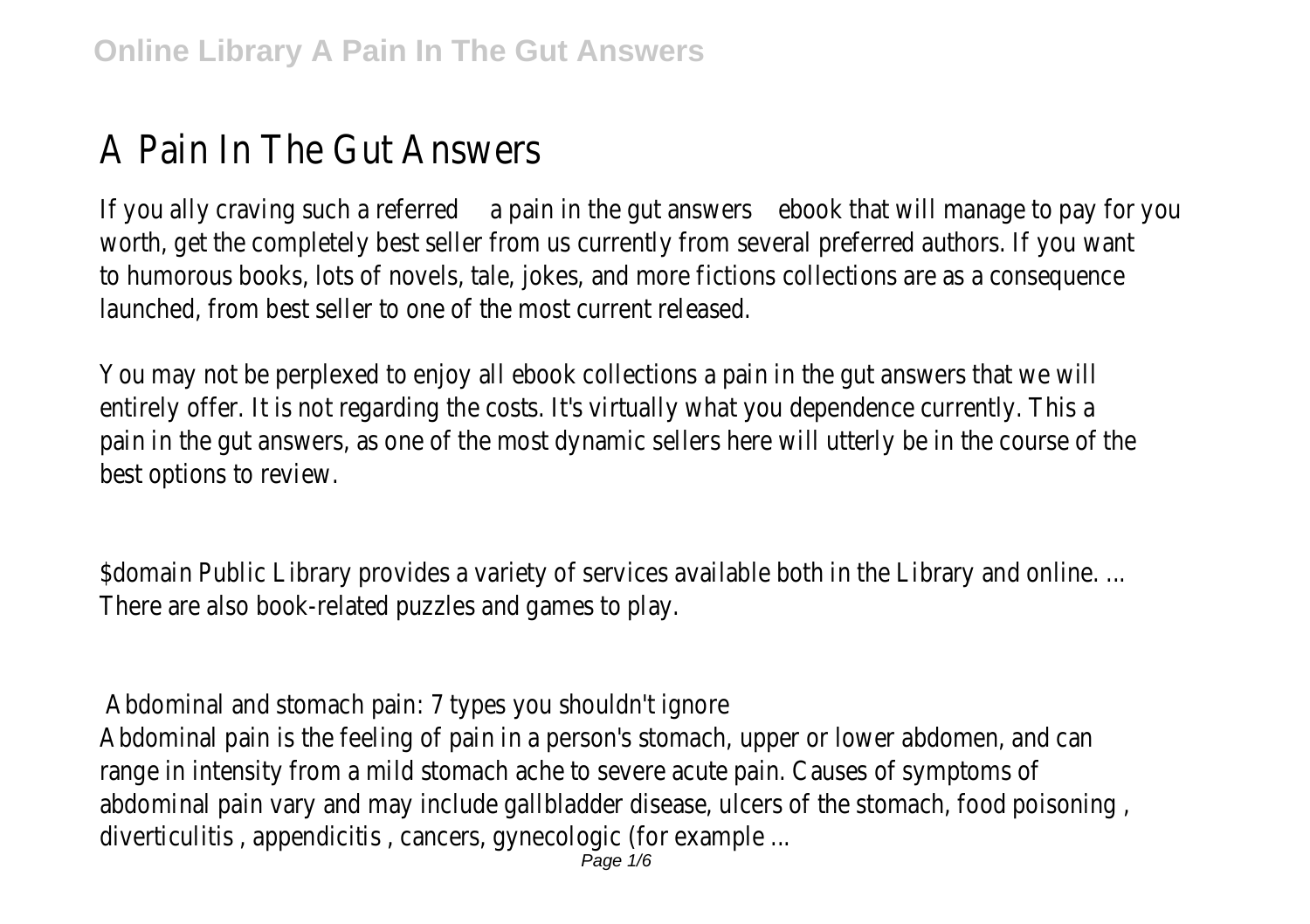A Pain In The Gut

Pain when you pee, or you need to urinate often; Also call your doctor if: Your belly is tender to the touch. Pain lasts more than a few hours.

14 Gallbladder Attack Symptoms to Look Out For | SELF

Lower back and stomach pain is an unpleasant and worrying experience for any person. Because there are a number of organs in the abdominal and lower back area, there are many different reasons for having pain there. Pain in the stomach and lower back can be caused by constipation, stones in the ...

Upper stomach pain: 10 causes and when to see a doctor

Stomach pain is an issue that afflicts people of all ages. Often, people write their stomach pain off, thinking that it will pass. And while often, the pain will pass and the cause isn't something serious, there are times when stomach pain is a sign of a bigger problem. From short-lived nausea to stabbing pains […]

Why Does My Stomach Hurt? 17 Possible Causes of Stomach Pain Possible causes in adults include: IBS – a common condition that causes bouts of stomach cramps, bloating, diarrhoea or constipation,... inflammatory bowel disease (IBD) – long-term conditions that involve inflammation of the gut,... a urinary tract infection (UTI) that keeps returning - in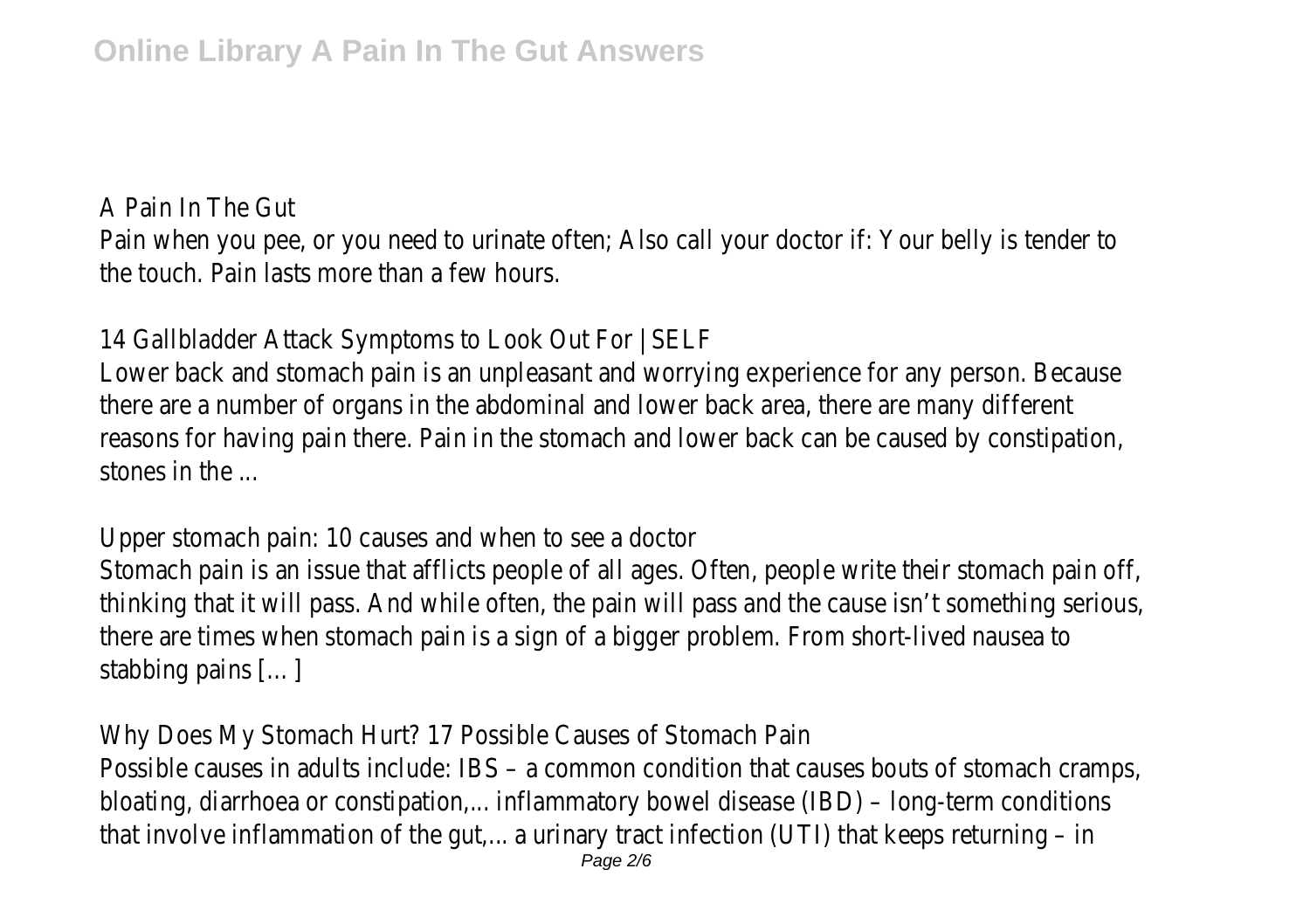these ...

Pain in the Belly or Gut - Hesperian Health Guides What problems can cause intestinal pain? Indigestion. Indigestion means different things to different people. Wind. Crampy pains after eating may be wind. Your abdomen may feel swollen or bloated. Constipation. Constipation is common. It means either going to the toilet less often... Irritable ...

Abdominal Pain: Causes, Types, and Prevention

Severe stomach pain can be alarming, and there are so many causes that it can be hard to figure out whether your stomach pain is due to something serious or not. Often, if you have other associated symptoms, or if your pain is severe or persistent, this is a clue that a serious condition is to blame.

Abdominal Pain: Reasons for Stomach Aches, Cramps & Discomfort

Inflammation or diseases that affect the organs in the abdomen can cause abdominal pain. Major organs located in the abdomen include: Viral, bacterial, or parasitic infections that affect the stomach and intestines may also cause significant abdominal pain.

Stomach ache and abdominal pain | NHS inform

Sharp stomach pain is common and not usually a sign of a serious medical problem. Even when there is a serious underlying cause, prompt treatment can ease the pain and prevent serious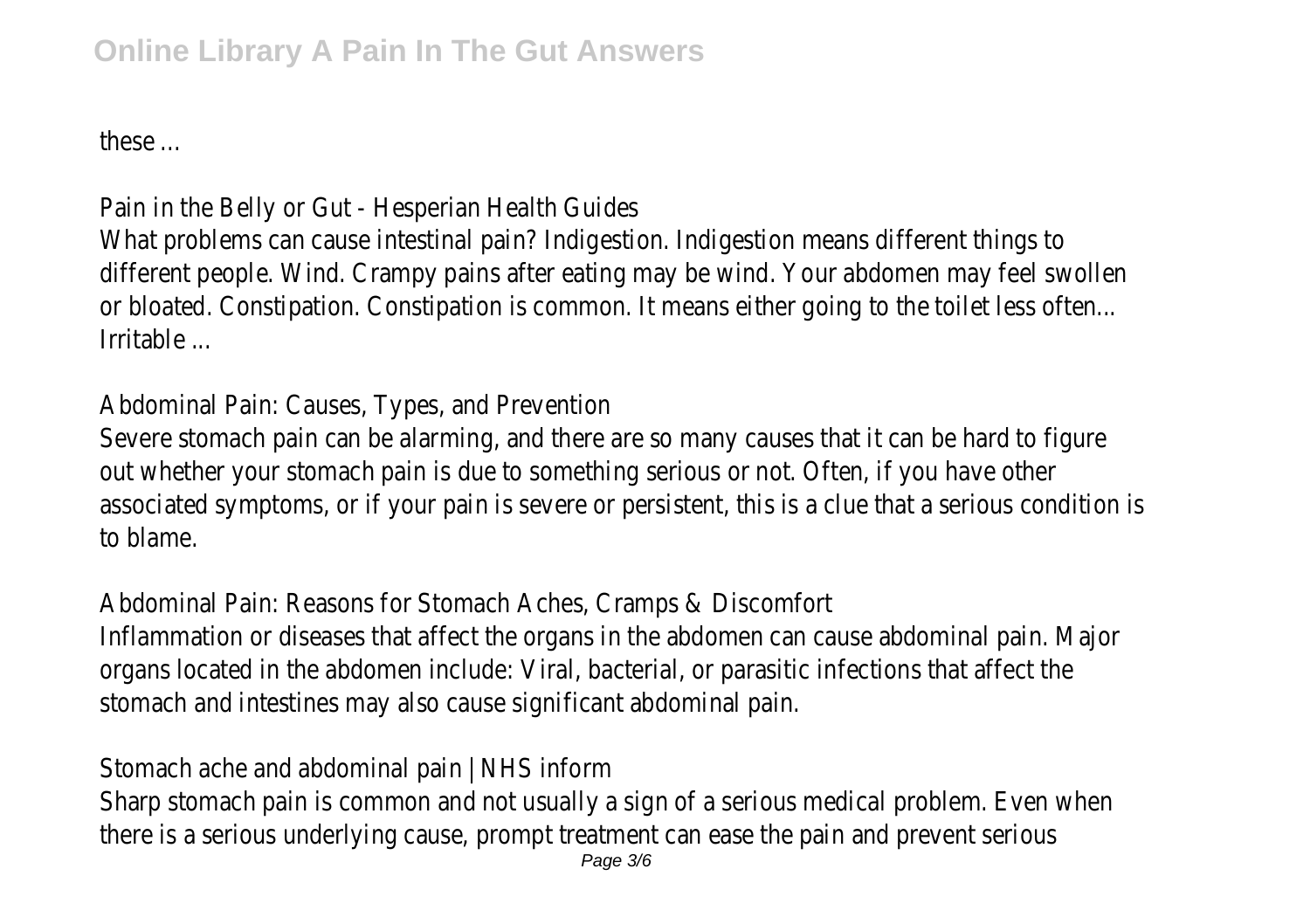complications.

Abdominal Pain | Causes, Symptoms and Treatment of Gut and ... 7 types of abdominal pain you shouldn't ignore While abdominal pain can have some innocuous causes, it can also be a sign that something is very wrong. Get the latest from TODAY

When Stomach Pain Is and Is Not an Emergency

Pay attention to your gut-brain connection – it may contribute to your anxiety and digestion problems. This connection goes both ways. A troubled intestine can send signals to the brain, just as a troubled brain can send signals to the gut. Therefore, a person's stomach or intestinal distress can be the cause or the product of anxiety, stress, or depression. That's because the brain and the gastrointestinal (GI) system are intimately connected.

The gut-brain connection - Harvard Health

Chances are you barely know what your gallbladder is let alone which gallbladder attack symptoms to look out for. When you have really bad stomach pain, it's easy to chalk it up to that double ...

Lower Back and Stomach Pain: Possible Causes and Treatments

Pain medications known as NSAIDs (nonsteroidal anti-inflammatory drugs) such as ibuprofen and aspirin have this caustic property and can cause swelling in the stomach lining and may even lead to ...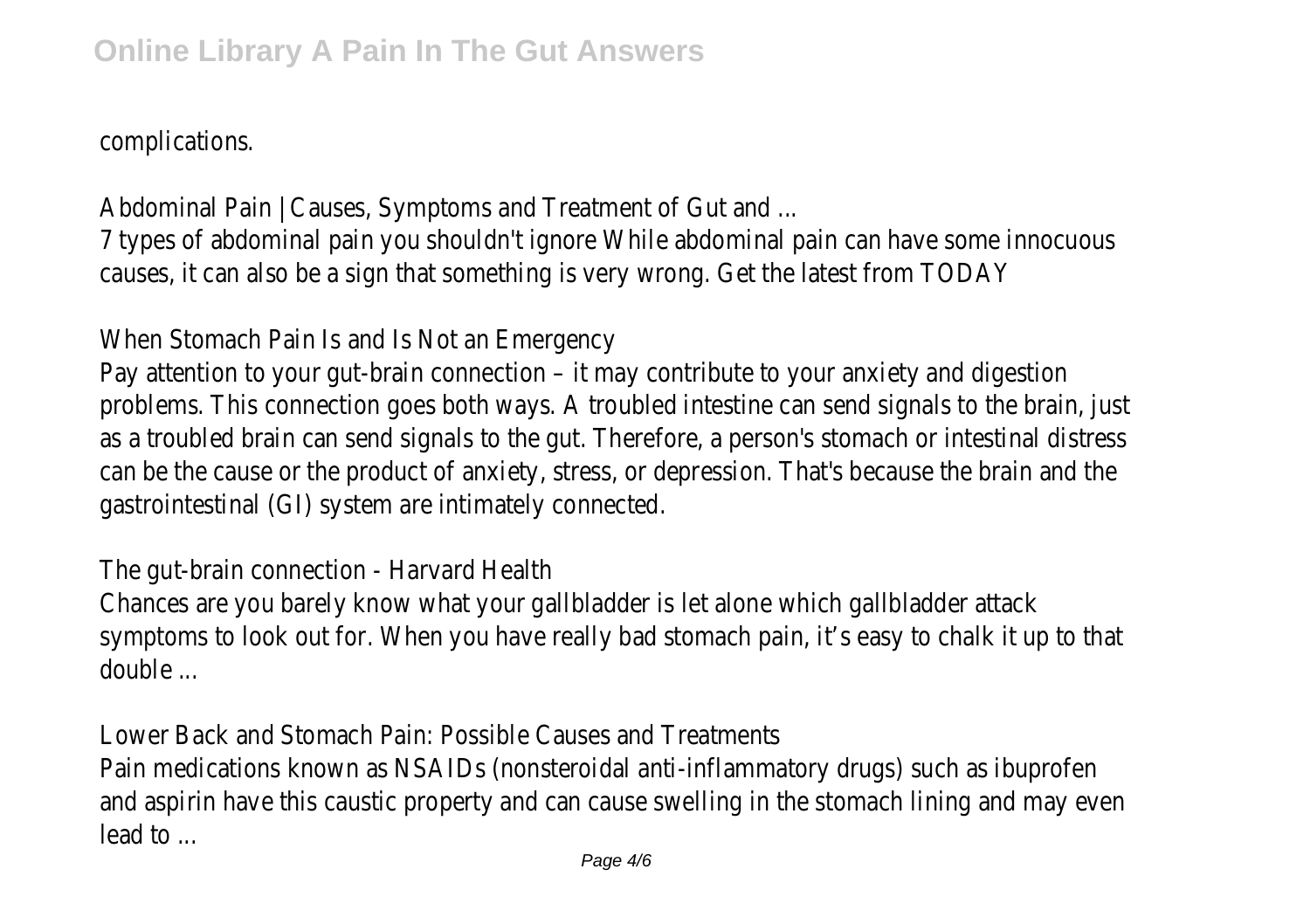27 Causes of Stomachaches and How to Get Rid of Them - Health The most common kind of abdominal pain is a stomach- or bellyache, which happens from time to time throughout our lives. People with abdominal pain often double over, clutch their gut, feel nauseated or dizzy, and avoid food and water.

Sharp stomach pain that comes and goes: 10 causes

Pain in the Belly or Gut Severe, sharp pain in the gut (acute abdomen) Sudden onset of severe pain in the gut,... Obstruction. When something blocks (obstructs) part of the gut, food and stool cannot pass. Appendicitis and peritonitis. Appendicitis is an infection of the appendix,... Ectopic ...

Abdominal Pain: Lower, Upper, Left, Causes, Relief & Pain Type

Although pain can arise from the tissues of the abdominal wall that surround the abdominal cavity (such as the skin and muscles), the term abdominal pain generally is used to describe discomfort originating from organs within the abdominal cavity. Organs of the abdomen include the stomach, small intestine, colon, liver,...

Upper Gastric Pain: 11 Causes of Pain on Top of the Stomach

Gastroenteritis is a stomach virus that can cause nausea, vomiting, and diarrhea, in addition to upper stomach pain. People with a stomach virus may also have headaches , muscle aches, and low energy.